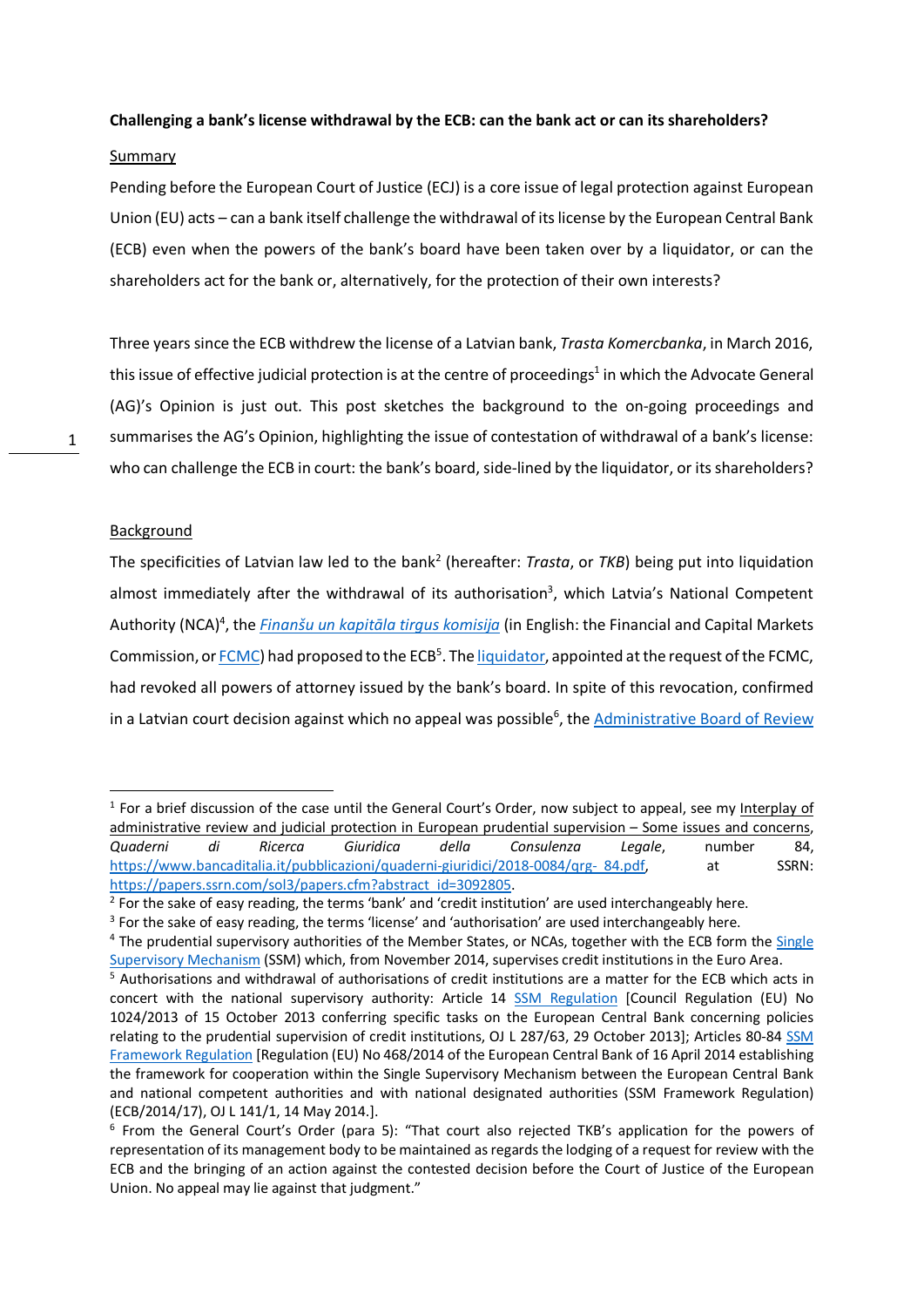$(ABoR)^7$  had considered the bank's review request admissible but held "that the allegations of procedural and substantive breaches entailed by the contested decision were unfounded and that [the ECB's] decision was sufficiently reasoned and proportionate, while recommending that the governing body of the ECB clarify certain elements." (General Court (GC)'s Order, para 7).

Thereupon, the ECB issued a new decision of withdrawal of the banking license. Court proceedings were initiated against both ECB decisions<sup>8</sup>: the original withdrawal of 3 March 2016 and the post-ABoR withdrawal decision of 11 July 2016. In the first of these cases (Case T-247/16, *Trasta Komercbanka*  and others v ECB, renamed Fursin and Others v ECB), the GC issued an Order (ECLI:EU:T:2017:623) on 12 September 2017 rejecting the claim of *Trasta* as inadmissible and upholding the shareholders' claim as admissible. So, in the view of the GC, in the circumstances of this Latvian case, the bank's board could not challenge the withdrawal but the bank's shareholders could. This Order was contested by the ECB (Case C-663/17 P), the European Commission (Case C-665/17 P) and *Trasta* and its shareholders (Case C-669/17 P). Note that this threefold appeal still only concerns the *admissibility* of a judicial challenge, not the *substantive* issues of the license withdrawal.

#### 2 The AG's Opinion in four sentences

On 11 April 2019, Advocate General (AG) Juliane Kokott gave her Opinion (ECLI:EU:C:2019:323). The AG advises the Court of Justice to rule that, even when a liquidator has revoked the mandate of the lawyer representing the credit institution, a bank – represented by its former management and not by its liquidator – can challenge an ECB license withdrawal in court. She suggests to – in so far – set aside the Latvian rules on revoking a bank's mandates in order to provide an effective remedy against the withdrawal of the authorisation. She also advises the ECJ to find that the shareholders have no right to challenge the withdrawal of the license of a bank.

#### The Advocate General's reasoning

Confronted with three appeals with conflicting aims<sup>9</sup> (the Commission and the ECB wished to see the General Court's Order to allow the shareholders to oppose the withdrawal in court annulled, whereas *Trasta* and its shareholders wished to see the Order quashed to be able to both oppose the withdrawal), the AG chooses to start with the appeal by the bank and its shareholders and, then, to discuss the appeals by the ECB and the Commission.

 $7$  Disclosure: I am an Alternate (i.e., non-voting) member of the ABoR.

<sup>8</sup> Even though the announcements in the *Official Journal*for both proceedings mention the 3 March 2016 decision being challenged.

<sup>9</sup> For a summary of the appeal grounds, see the note in the list of banking-union related case law: *The Banking Union and Union Courts: overview of cases*, at: https://ebi-europa.eu/publications/eu-cases-or-jurisprudence/.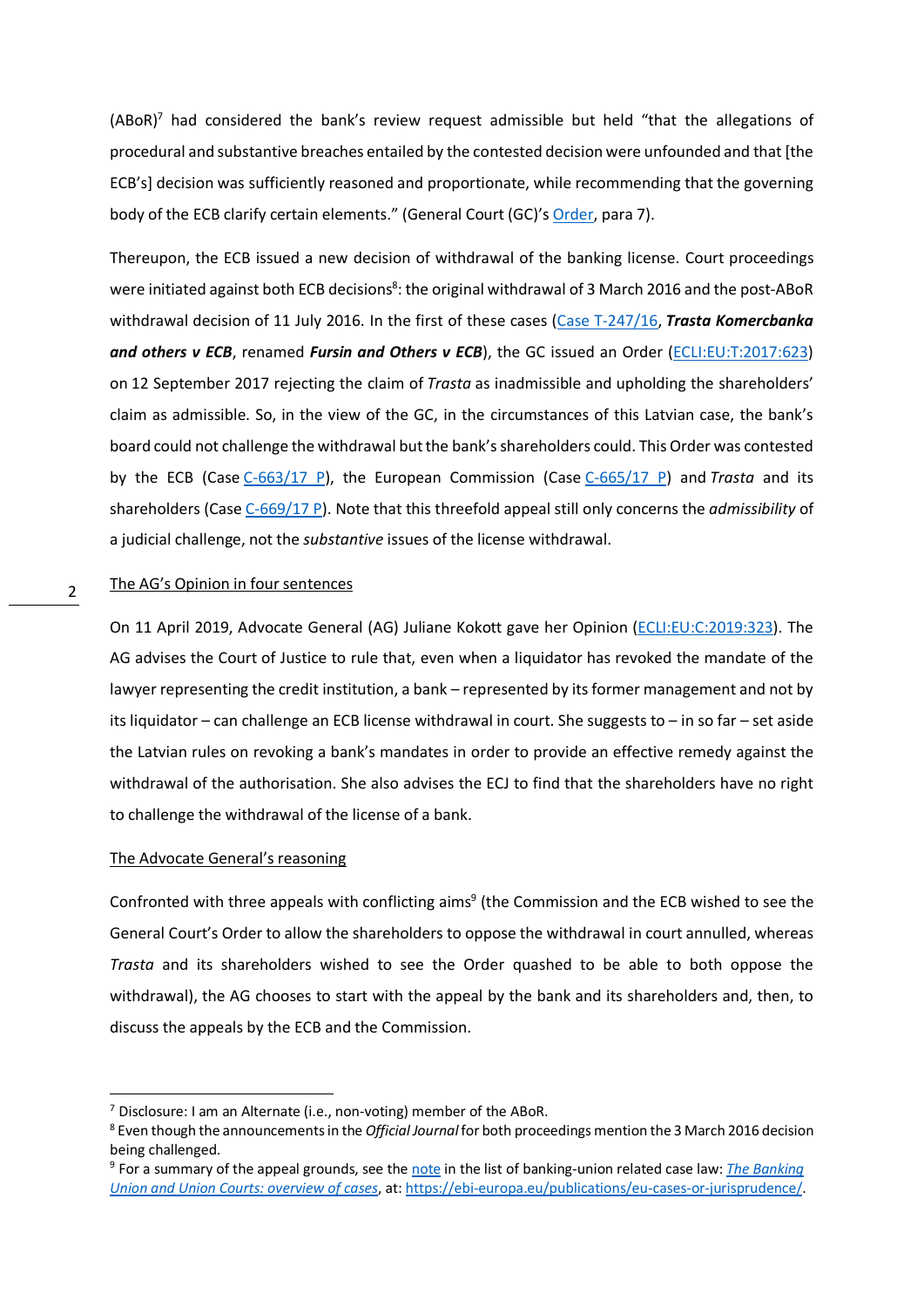## *The principle of effective judicial protection*

The AG quickly dismisses the appeal by the bank's shareholders: their submissions on admissibility had been upheld by the GC, so they cannot appeal against the Order<sup>10</sup>. She then discusses the admissibility of the appeal by the bank, and the substance of its arguments against the GC Order.

To establish whether the principle of effective judicial protection, invoked by *Trasta*, has been infringed, she focuses (para 41) on the question

"whether the General Court was right to rule in paragraph 36 of the order under appeal that the legal protection sought by the bank, namely the annulment of the decision to withdraw its licence, can be effectively achieved by reference to the person of the liquidator."

*Trasta* had contested the GC's finding that the liquidator's mandate included the power to challenge the withdrawal (an error of *fact*), and considered that the GC had erred in *law* to regard action by the liquidator an effective legal remedy in the sense of Article 47 of the Charter of Fundamental Rights of the European Union ('the Charter') (para 43). On the *factual* error, the AG concludes(para 59-67) that the GC's findings on Latvian law must be accepted as binding: there is no manifest inconsistency with the content of the national provisions at issue nor can an inappropriate significance attributed to Latvian law be pointed out. On the error in *law*, the bank had put forward three arguments why action by the liquidator could not be considered an effective legal remedy, which I quote here (para 43):

"First, the liquidator was appointed by the FCMC, on whose proposal the ECB withdrew the appellant's authorisation. He could not therefore effectively represent the interests of TKB vis-à-vis those institutions. Second, the board of directors alone had been substantively involved from the beginning in the process concerning the withdrawal of the licence, with the result that the liquidator cannot replace it at the stage of legal proceedings. Third, the liquidator would commit a breach of duty if he attempted to obtain the reinstatement of the licence and thus of the economic activities of the company whose business he is supposed to wind up"

Preceding her assessment of these claims in para 68-79 of her Opinion, the AG explores, in para 44, a preliminary question: whether EU law, contradicting national legal provisions governing the liquidator's powers and the representation of a liquidated bank, may justify the maintenance of the power of representation of the former directors for the purposes of bringing an action for annulment.

She argues as follows. Since the right to bring an action against an EU legal act addressed to a legal person is determined solely by EU law<sup>11</sup>, the issue of who can represent this legal entity<sup>12</sup> is likewise a matter of EU law. In the absence of EU provisions on legal representation of legal entities, one has to fall back on national law which, however, "may not impair the right to effective judicial protection" (para 46). AG Kokott argues forcefully that, should the GC have been right in considering binding the

<sup>&</sup>lt;sup>10</sup> AG Opinion, para 37-38, referring to Article 56 of the Statute of the Court of Justice which allows appeals only "by any party which has been unsuccessful".

<sup>&</sup>lt;sup>11</sup> Pursuant to (the case law on) Article 263 fourth paragraph TFEU.

 $12$  As legal persons have to act through a representative to make a claim.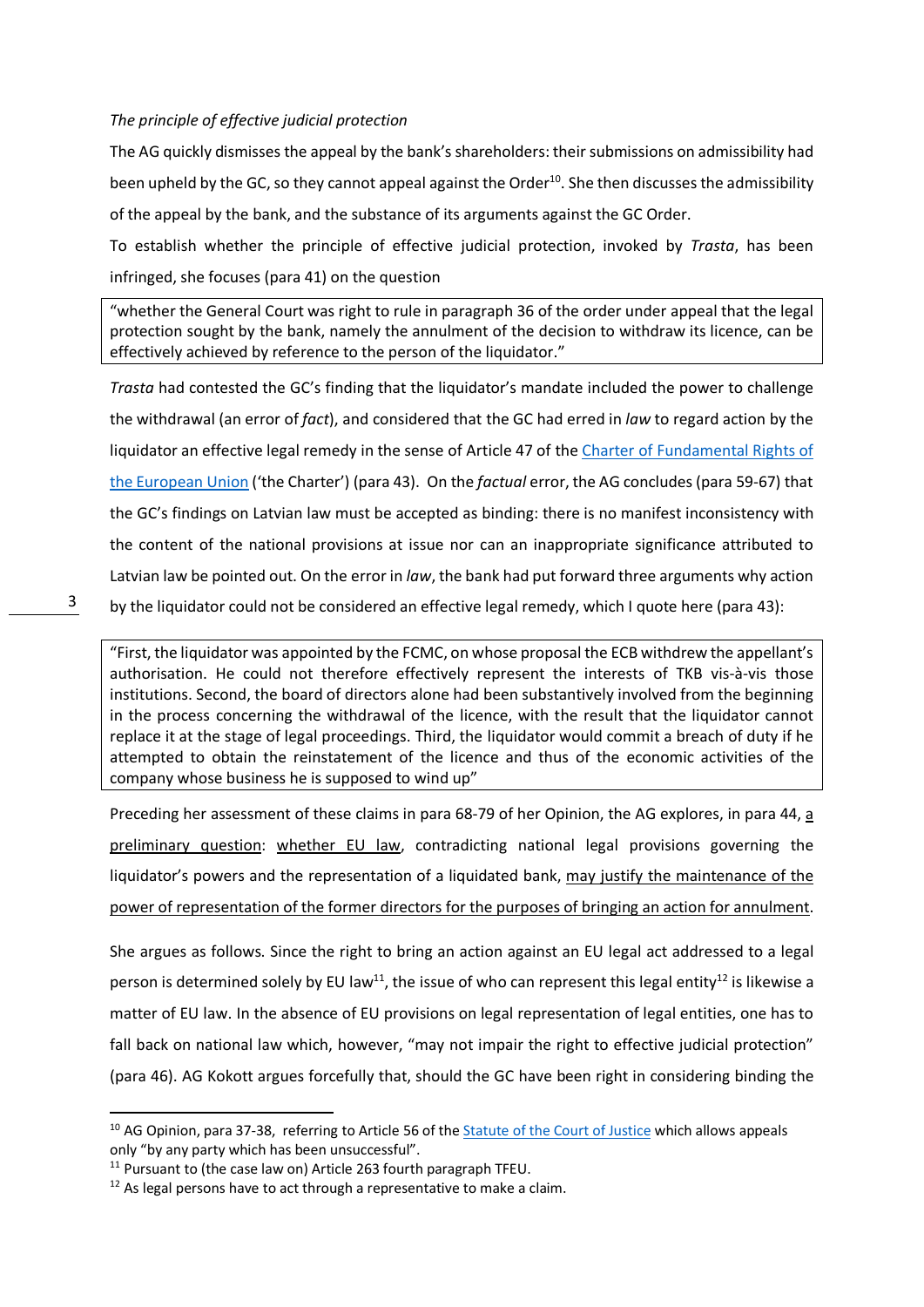Latvian court's decision denying the right of representation of *Trasta* in ABoR proceedings or before the European Court (para 47-48),

"the possibility of effective judicial review of the ECB's decision, an EU act, would effectively depend on national law. It could even be entirely precluded by national law, for example if the liquidator did not have the power under the relevant domestic rules to bring an action for annulment. However, national law cannot have the final decision whether an EU act may be (effectively) reviewed in an individual case."

She gives illustrations from other cases concerning applicants whose legal personality was considered by the Court to continue for the sole purpose of challenging a legal act addressed to them. Acknowledging that the retention of legal personality was at issue in those cases, not the representation of the entity in court, she sees an underlying principle that the European Courts cannot be bound by national law where the application thereof would mean that effective judicial protection cannot be granted (para 52).

An action for damages<sup>13</sup> cannot be an adequate substitute for a direct challenge, certainly not when a legal act addressed to the applicant is concerned. Moreover, as the recent *Berlusconi* judgment<sup>14</sup> makes clear, even a theoretical possibility of challenging an ECB act before a national court, which might then request the European Court for guidance in a preliminary reference, does not exist.

Parallel proceedings are invoked to support her case: the Maltese Financial Services Tribunal<sup>15</sup> had found that representation of a Maltese bank by its board for the purposes of bringing an action for annulment against the withdrawal of the banking licence before the General Court was unaffected by the bank's liquidation and, remarkably, Latvian courts in cases concerning withdrawals of a banking license by the FCMC prior to the establishment of the SSM had held the same. The AG concludes that the GC erred in law when it considered "that the power of representation and thus the power to revoke the powers of attorney is in any event to be determined on the basis of national law alone" (para 56- 57).

Before daring to conclude that this necessitates setting aside the Order of the GC, the AG explores "if the revocation of the power of attorney by the liquidator is actually likely to prevent the bank obtaining effective judicial protection against the withdrawal of its authorisation" – only then would the GC's error have to stand corrected. Therefore, she examines whether "the legal protection sought by the

<sup>&</sup>lt;sup>13</sup> Which the Commission and the ECB apparently found sufficient legal protection against a license withdrawal.

<sup>&</sup>lt;sup>14</sup> Judgment of 19 December 2018, **Berlusconi and Fininvest** (C-219/17, EU:C:2018:1023, notably paragraph 57.<br><sup>15</sup> Case T-321/17, **Niemelä e a. v ECB**. This case concerns the withdrawal of the license of Nemea Bank.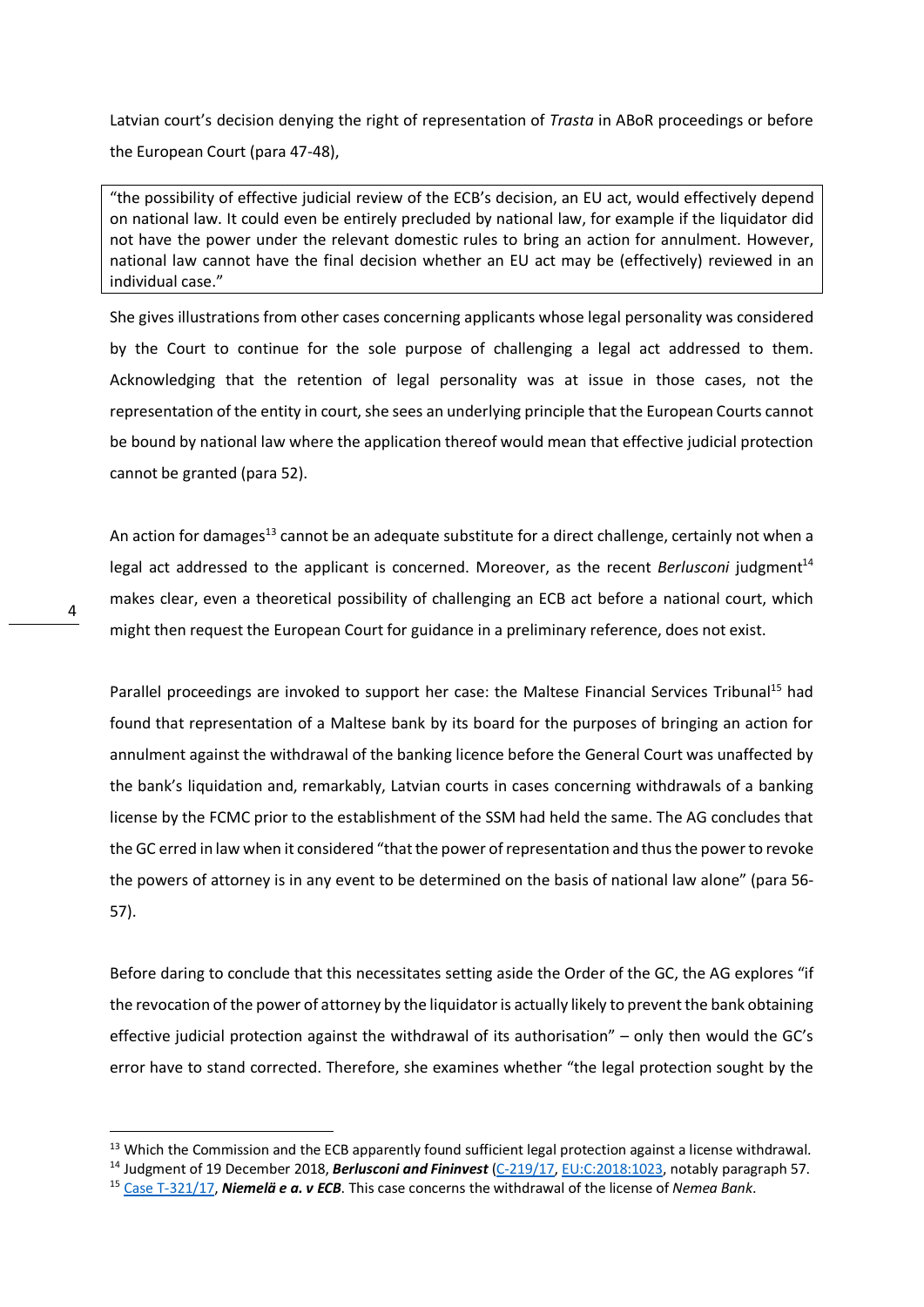bank could be achieved equally effectively by the liquidator".<sup>16</sup> She finds it could not, taking structural considerations into account<sup>17</sup>:

"(…) the existence of a purely formal possibility of a remedy cannot be sufficient if the legal framework conditions are designed such that de facto that possibility cannot be utilised. Otherwise the first paragraph of Article 47 of the Charter would be rendered meaningless."

A liquidator entrusted with liquidating the assets of a bank whose license has been withdrawn cannot be expected to contest this withdrawal seriously: "(…) he would be expected to eliminate the cause in law for the winding up of the company. That is not part of his remit, however." (para 71)

Also, *Trasta*'s argument that the board, having been involved in the long process leading up to the withdrawal, can only effectively represent the bank's interest in challenging the ECB's legal act finds a receptive ear. In this context, the AG notes (para 73-74):

"(…) that the ECB Board of Review did not consider the notice of review lodged by the board of directors against the withdrawal of the licence to be inadmissible and ruled on the substance even though the powers of attorney had been revoked by the liquidator and an order to the contrary had been made by the *Rīgas pilsētas Vidzemes priekšpilsētas tiesa* (Vidzeme District Court, Riga). This suggests that those persons should also be allowed to act for the bank at the stage of legal proceedings."

The conflict of interest a liquidator would find her or himself in is also highlighted: the FCMC proposes a liquidator to the court and can seek to replace him at any time when it has no longer confidence in him. The AG notes that the ECB withdrew the licence at the behest of the FCMC.

A judgment of the European Court of Human Rights in a similar case<sup>18</sup> underpins her argument.

The AG's analysis of the possibility that the liquidator can effectively achieve protection of the bank's rights results in a clear denial $19$ :

5

<sup>&</sup>lt;sup>16</sup> AG Opinion, para 58. The examination is effected in para 68-79 of the Opinion.

<sup>17</sup> "(…) *kann das Bestehen einer rein formalen Möglichkeit, einen Rechtsbehelf einzulegen, nicht ausreichen, wenn die rechtlichen Rahmenbedingungen so konzipiert sind, dass von dieser Möglichkeit faktisch kein Gebrauch gemacht wird. Andernfalls wäre Art. 47 Abs. 1 der Charta seines Sinns entleert*". AG Opinion, para 69.

<sup>&</sup>lt;sup>18</sup> Where "the fact that an application for judicial review of the lawfulness of the withdrawal of a banking licence, which had resulted in the liquidation of the bank concerned, could be made only by the liquidator, but no longer by the former board of directors, constituted an infringement of Article 6 of the European Convention for the Protection of Human Rights and Fundamental Freedoms (ECHR)." AG Opinion, para 76 and footnote 32, with references to ECrtHR cases.

<sup>&</sup>lt;sup>19</sup> As the German original makes clear:

<sup>79.</sup> *Unter diesen Umständen kann nicht angenommen werden, dass das Rechtsschutzziel von TKB durch den Verweis auf eine durch den Liquidator einzulegende Klage effektiv erreicht werden kann.* 

The English translation erroneously misses the words 'not'. The French and Portuguese translations also make clear that the AG considers that action by the liquidator cannot provide effective legal protection for the bank.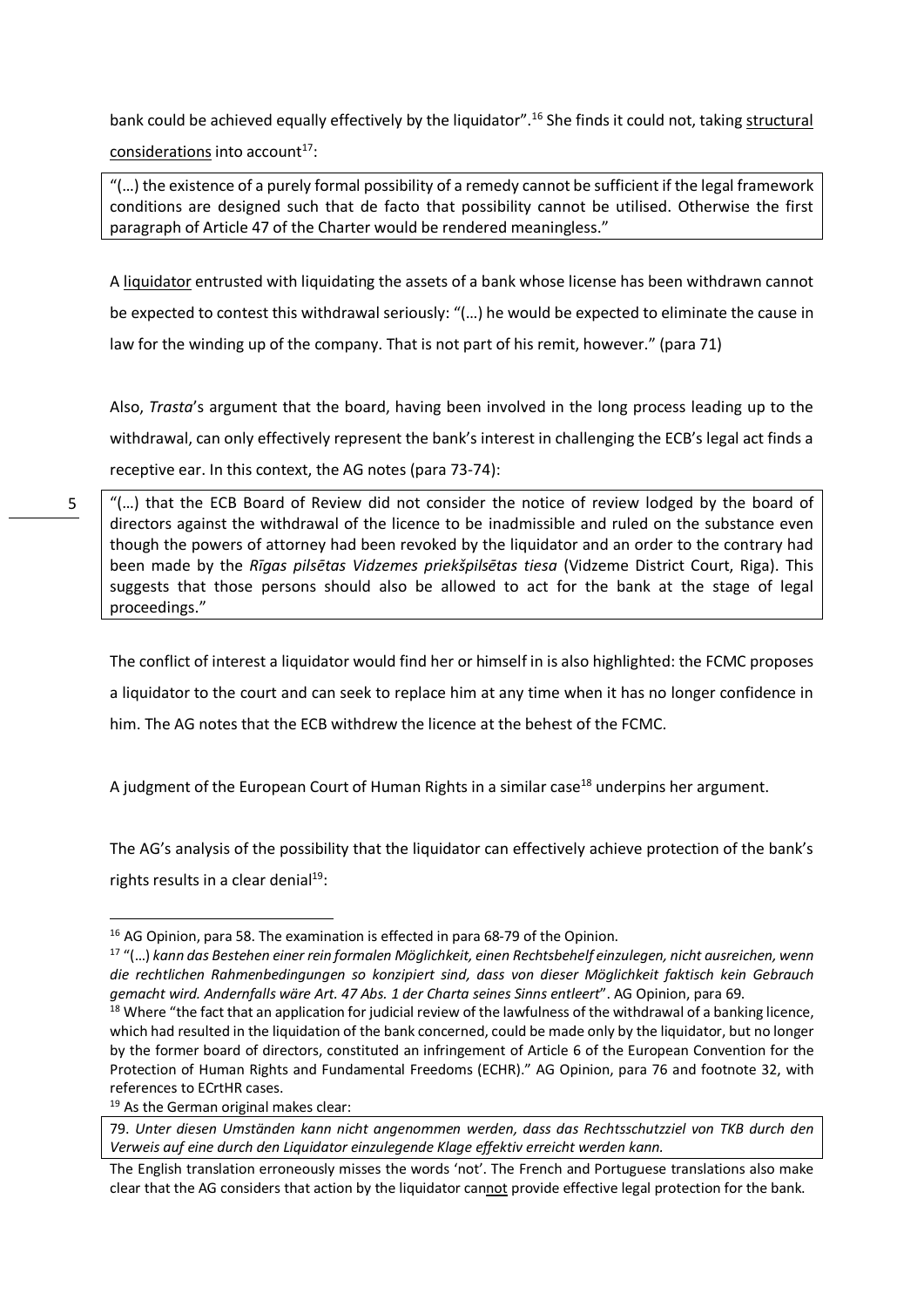"79. Under these circumstances, the legal protection sought by TKB can [not] be considered to be effectively achieved by the reference to an action to be brought by the liquidator."

Thereafter, the AG undertakes an examination whether an effective remedy against the withdrawal of a license can result from the shareholders acting, either for the bank or for the protection of their own rights (para 80-87). She concludes that shareholders acting in either capacity "cannot (in any event) be considered equally effective as an action brought by the bank itself" (para 84).

# Her interim conclusion from all these considerations is crystal clear<sup>20</sup>:

"88. The legal protection sought by the bank cannot therefore be achieved effectively either by a reference to the liquidator or by a reference to an action brought by the shareholders. By rejecting, in paragraph 36 of the order under appeal, an infringement of the right to effective judicial protection, the General Court thus committed an error in law."

She advises that the Court of Justice is to judge on the admissibility itself. As

"(…) TKB is able to obtain effective judicial protection against the withdrawal of its banking licence only through the action which was brought pursuant to the fourth paragraph of Article 263 TFEU on its behalf by the former board of directors."

, she suggests to disregard the liquidator's power to revoke the power of attorney in so far as this has the consequence of depriving *Trasta* from effective judicial protection<sup>21</sup>. Thus, in so far, national law should be set aside. This is the most far-reaching element of the conclusion: EU law, and the protection of the right of effective judicial protection trump (the application of) provisions of contrary national law.

# *Interest and standing of shareholders to contest the license withdrawal*

Having thus concluded that the GC Order needs to be set aside where it held that the bank, acting through its former board, could not challenge the withdrawal of its license, the AG's Opinion addresses the appeals by the ECB and the European Commission. AG Kokott distinguishes between the shareholders' interest in bringing proceedings (para 104-130) and their standing (para 131-134).

The criterion to establish "interest" is whether the binding legal effects of an act bring about a distinct change in the applicant's legal position (para 104). The "pivotal point" is the answer to the question

<sup>&</sup>lt;sup>20</sup> See, also, para 91: "(...) the order under appeal must be set aside in point 1 of the operative part (...)".

<sup>&</sup>lt;sup>21</sup> AG Opinion, para 99: "Consequently, the liquidator's power under national law to revoke all powers of attorney is irrelevant from the point of view of EU law in so far as it concerns the power to bring an action under the fourth paragraph of Article 263 TFEU and has the consequence that effective judicial protection can no longer be obtained. Accordingly, the lawyers' original power of attorney, the validity of which at the time when it was granted is undisputed, must still be regarded as effective."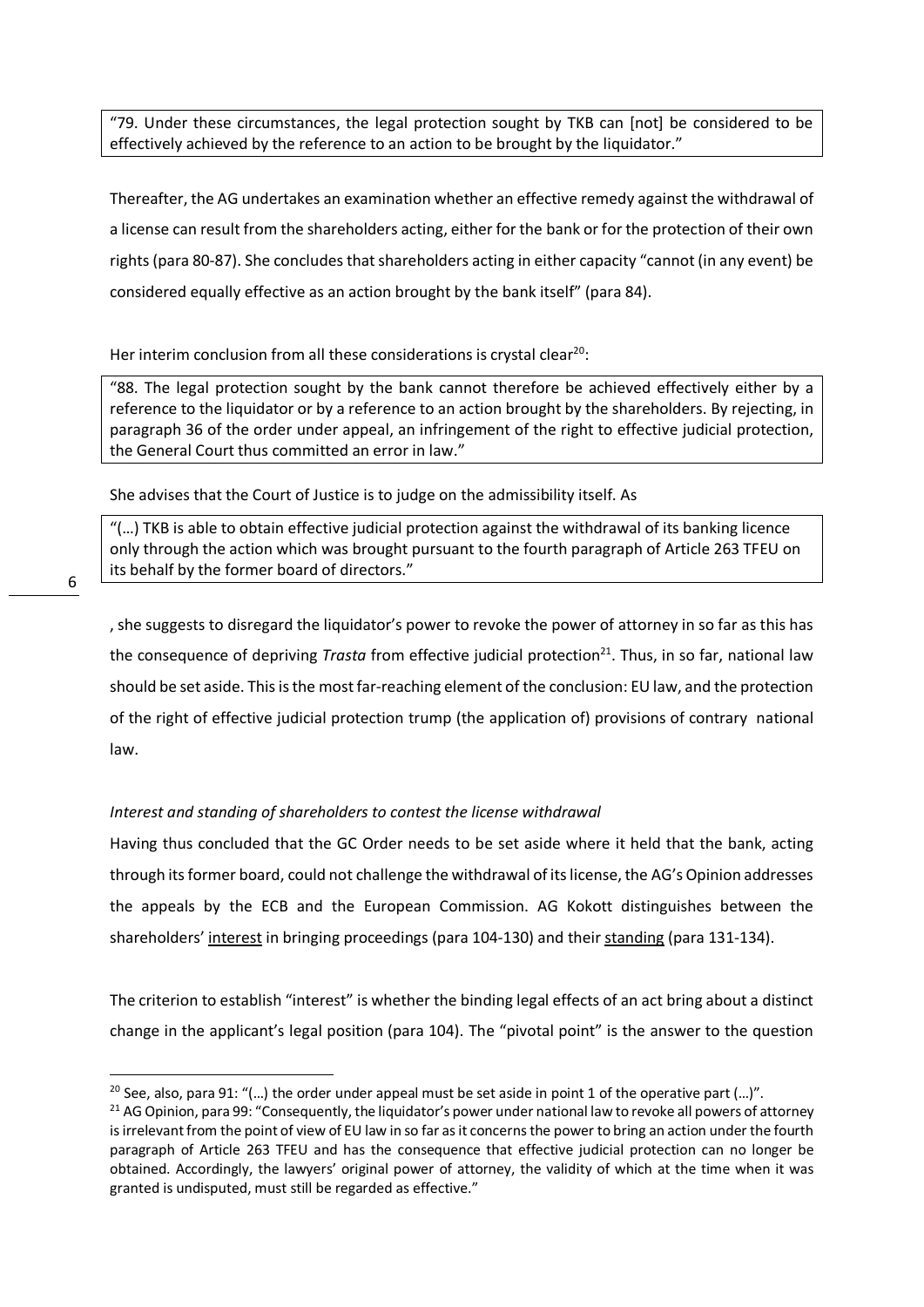whether the shareholders have an interest of their own in bringing proceedings or can bring an action in defence of the interests of the bank (para 108). The test of direct and individual concern needs to be applied to the party on whose behalf proceedings are instituted, not to the party representing its interests.<sup>22</sup> Before exploring, in para 123-129, whether the exception of shareholders having an interest in proceeding for the bank applies here, as the GC had found, the AG examines if the shareholders have an interest of their own.

The AG considers that the economic interest in retaining the license cannot create a right to bring proceedings for the shareholder since their interest overlaps with that of the bank. For a 'nonprivileged applicant' to bring an action for annulment against a decision which is not addressed to it, establishing its interest to do so overlaps with the direct and individual concern of Article 263 TFEU. Involvement of the shareholders in the administrative procedure prior to the withdrawal of the licence does not give them in interest in bringing proceedings for themselves. This consideration is critical for the status of shareholders: a supervisory authority will involve shareholders in discussions about saving the bank they own, or about re-directing its business towards sustainability; should such talks fail to have the desired result, the bank's authorisation will be revoked. Their earlier involvement will not give the shareholders an interest to pursue the matter in judicial (or administrative) review, according to the AG (para 114-116).

Are their property rights affected to such an extent by the revocation of a license that shareholders can be considered to be directly and individually concerned according to the criteria of established case law since the *Plaumann* judgment (ECLI:EU:C:1963:17)? The AG does not agree with the ECB and the Commission that the withdrawal of the authorisation directly affects the status of shareholders under company law. While this status is affected by liquidation, she notes that liquidation takes place subsequent to withdrawal of the banking license and is not required by EU law (but, as we have seen, a peculiarity of Baltic law) (para 118-119).

Loss of share value caused by the withdrawal, which jeopardises the object of the company, is not sufficient to establish direct concern either. Finding that the interest of shareholders in securing the company's future is "not sufficiently separate from the bank's interest in retaining its license", the AG concludes that "the shareholders do not have an interest of their own in bringing proceedings." (para 120-122)

<sup>&</sup>lt;sup>22</sup> AG Opinion, para 109-112, referring to case law on associations of undertakings in the area of state aid.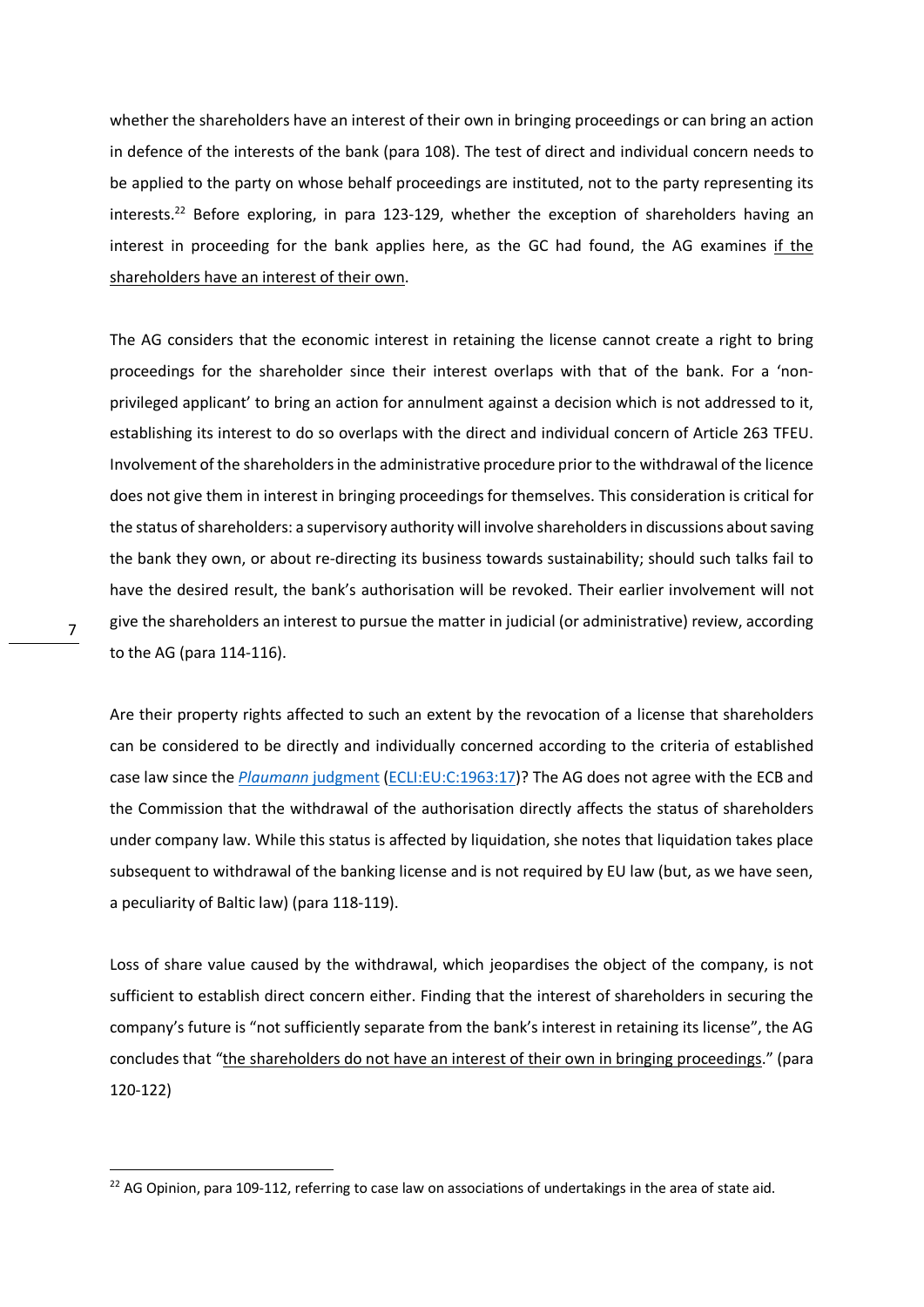Neither do the shareholders, in the Opinion of the AG (para 127-128), have an interest in bringing an action for the bank. Under company law, a legal entity is represented by its board, not by its shareholders. She would only accept such an interest, exceptionally, "in cases where the company itself cannot effectively bring an action against [an EU legal act]". Since Ms. Kokott has argued that the bank, represented by its board, does have an action, there is no reason to grant the shareholders a right to act for the bank. This is a critical point in the AG's reasoning: this exception fits exactly the *Trasta* case and is relevant for similar cases of banks whose (former) board can challenge the revocation of the authorisation, especially for banks with a restricted shareholder ownership.

Again, the AG considers that the GC Order should be set aside, this time at the request of the ECB and the Commission, namely in so far as the GC considered the shareholders to have an interest in bringing proceedings (para 129 and para 135); the AG suggests the ECJ to itself declare the shareholders inadmissible. She does not further investigate the shareholders' standing as she has concluded they have no interest to pursue proceedings.

#### 8 *References to ABoR*

The role of the ABoR is given consideration where the Opinion argues that, in the review proceedings, the power of attorney of the advocate for the bank's board has been accepted and that this did not present practical obstacles (para 74 and footnote 41). Remarkable is the wording used<sup>23</sup> when referring to the ABoR: it is alleged to have decision-making power and the competence to instruct the Governing Council. Both are a misreading of ABoR's competences: it is to give an *opinion* and to *propose* to the Supervisory Board how to proceed $24$ .

#### *Sequel*

Will the Court of Justice follow the AG and reverse the GC's findings by giving the bank rather than its shareholders the right to challenge the ECB's decision to withdraw the license of this Latvian bank? The judgment of the Court will have to be awaited. It will determine the way legal protection can be sought against the withdrawal of a banking licence by the ECB in the particular circumstances of national laws which prescribe the immediate liquidation of a bank subsequent to the revocation of its

<sup>23</sup> AG Opinion, para 19: "In its decision of 30 May 2016, the Board of Review held  $(...)$ . it instructed the ECB to clarify certain points of the decision" (emphasis added, RS). The German original contains the same kind of wording: "*Entscheidung*" instead of "*Stellungnahme*" and "*Er gab der EZB auf*" instead of "*schlug vor*".

<sup>&</sup>lt;sup>24</sup> Article 24(7) SSM Regulation and Article 16 ABoR Decision [Decision of the European Central Bank of 14 April 2014 concerning the establishment of an Administrative Board of Review and its Operating Rules (ECB/2014/16) (2014/360/EU), OJ L 175/47, 14 June 2014].